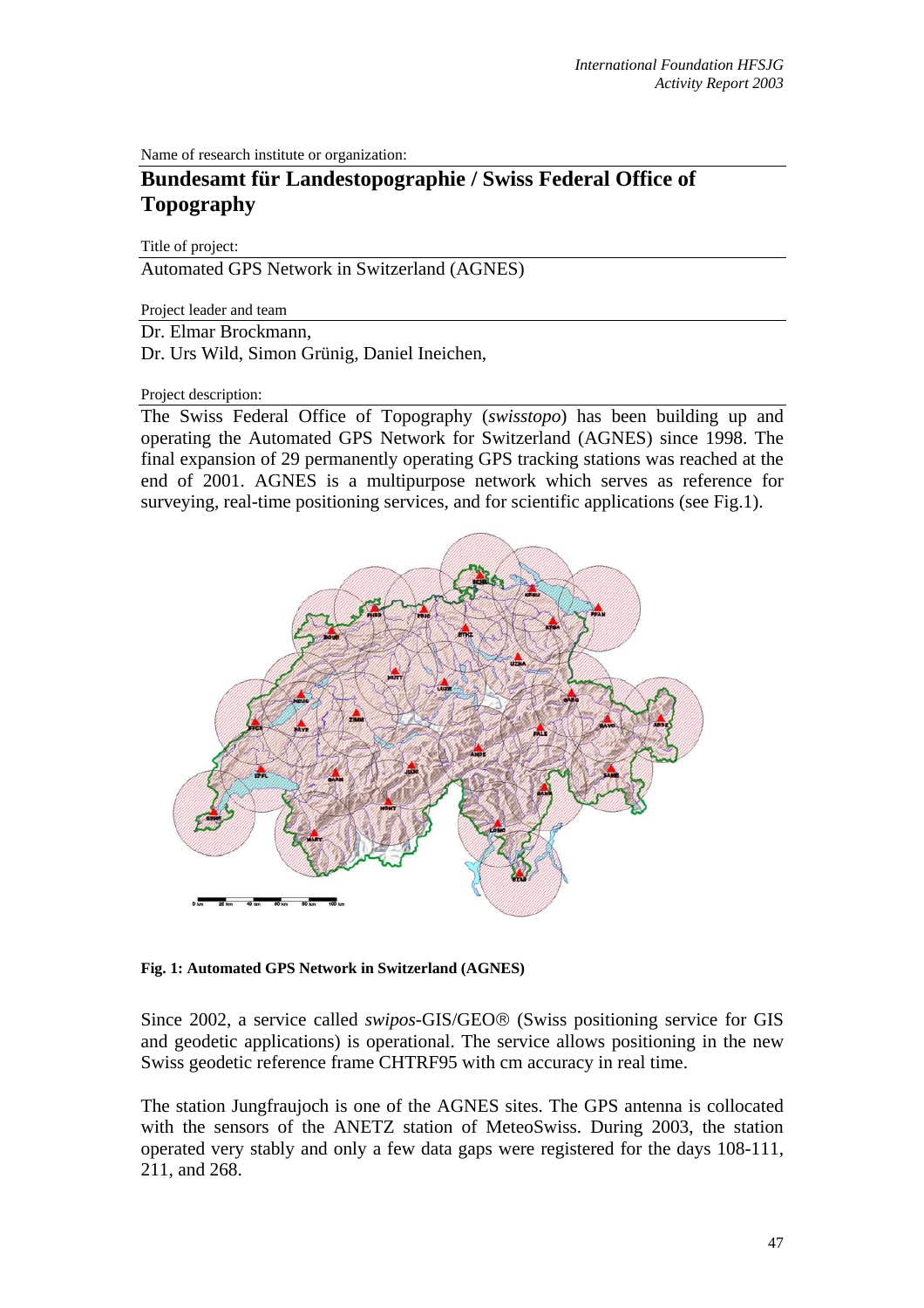The monitoring of the station coordinates is one objective of the analyses. The weekly repeatability in the horizontal direction (north, east) is of the order of 2-3 mm. The determination of the height component is much weaker (see Fig.2). Compared to other AGNES stations, these results are considerably poorer, but still of sufficient accuracy. It is assumed that multipath effects and the surroundings (e.g. the Swisscom installations) are responsible for the reduced performance.



**Fig. 2: Coordinate repeatability at the AGNES station Jungfraujoch** 

In the year 2003, the GPS data were analyzed especially for deriving zenith total delay estimates in near real-time with a time delay of 1 hour 45 minutes for numerical weather prediction. Since Feb. 2003, such estimates are available in real time with a time delay of 1 minute.

Swisstopo and the Swiss partners MeteoSwiss and Institute of Applied Physics (IAP) of the University of Berne contributed results to the project COST-716 which expired in December 2003. More information can be found in the HFSJG Activity Report 2002. The web site <http://www.knmi.nl/samenw/cost716/>shows the contributions of a total of 9 European analysis centers.

The GPS-derived zenith total delay estimates are not yet routinely used by MeteoSwiss for numerical weather prediction. In 2004, further assimilation tests are planned for demonstrating the impact and the possible gain due to the additional GPS information. Nevertheless, the different contributions are compared on a routine basis: Fig. 3 shows the different estimates for station Jungfraujoch for the time period at the end of 2003. The offset of the prediction by MeteoSwiss can be explained by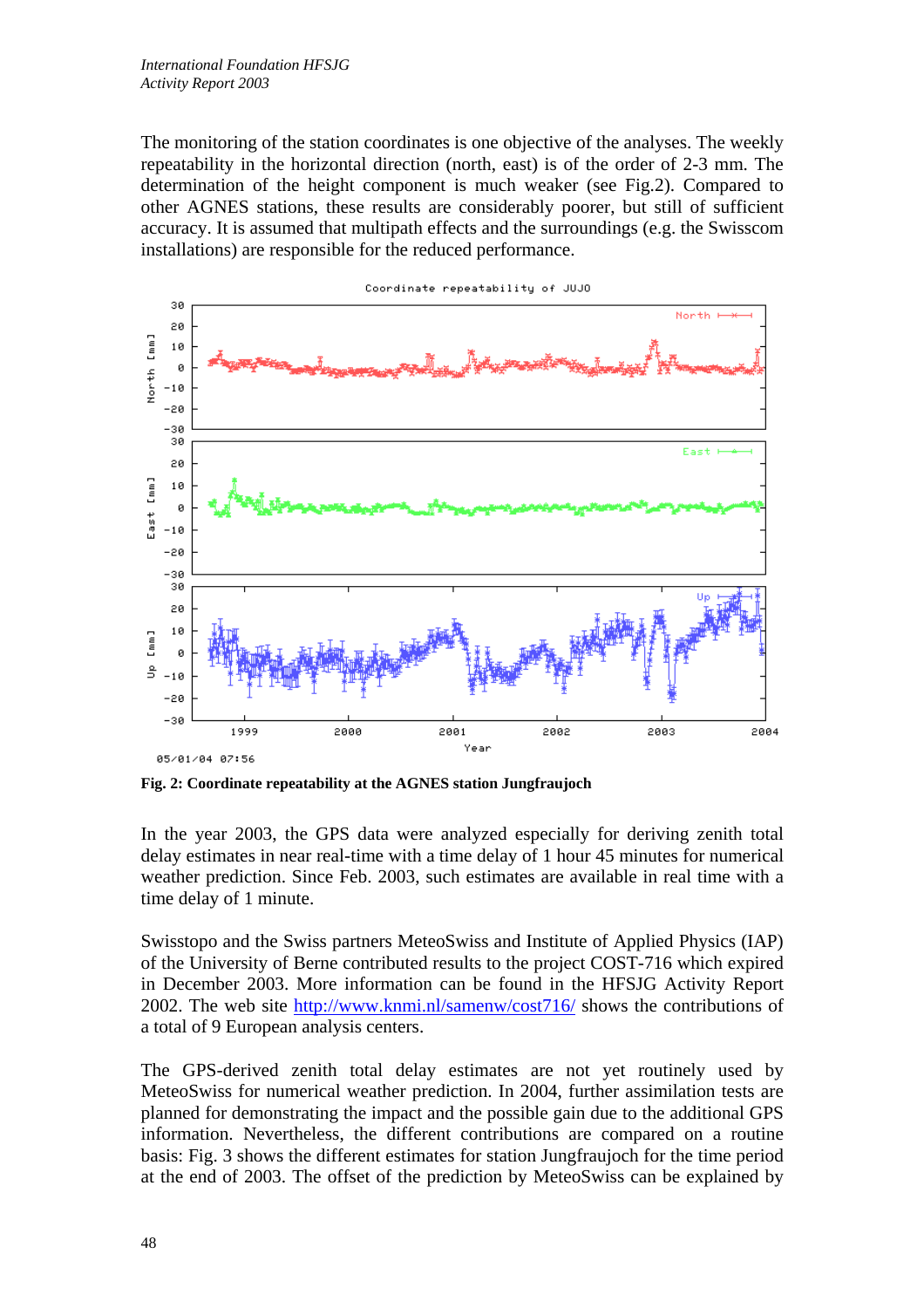the use of a different mesh point in the numerical weather prediction model aLMo (alpine local Model).



**Fig. 3: ZTDs of AGNES station Jungfraujoch**

All results presented here are updated on a weekly or hourly basis. They can be viewed under [http://www.swisstopo.ch/en/geo/pnac\\_results.htm](http://www.swisstopo.ch/de/geo/pnac_results.htm).

A special validation campaign using water vapour radiometers on stations Jungfraujoch, Zimmerwald and Berne took place in September 2003. See the report by UniBW Munich (this volume).

Key words:

GPS, meteorology, positioning, integrated water vapour, zenith path delay, radiometer, radiosonde, numerical weather prediction, geodynamics, geotectonics

Internet data bases:

[http://www.swisstopo.ch](http://www.swisstopo.ch/); [http://www.knmi.nl/samenw/cost716/;](http://www.knmi.nl/samenw/cost716/) http://tough.dmi.dk/

Collaborating partners/networks:

Astronomical Institute (AIUB), University of Berne MeteoSwiss, Zurich Institute of Applied Physics (IAP), University of Berne

Scientific publications and public outreach 2003:

### **Refereed journal articles**

Guerova G., E. Brockmann, J. Quiby, F. Schubiger and Ch. Mätzler (2003): "Validation of NWP mesoscale models with Swiss GPS Network AGNES". *J. Appl. Meteorol.*, 42, 1, pp. 141-150, 2003.

Guerova G., J.-M. Bettems, E. Brockmann and Ch. Mätzler (2003): "Assimilation of COST 716 Near Real Time GPS data in the nonhydrostatic limited area model used in MeteoSwiss". *Meteorol. Atmos. Phys*., submitted Aug. 2003.

Ineichen D., G. Beutler and U. Hugentobler (2003): "Sensitivity of GPS and GLONASS orbits with respect to resonant geopotential parameters". *Journal of Geodesy*, 77, pp. 478-486, 2003.

Troller M., B. Bürki, M. Cocard, A. Geiger and H.-G. Kahle (2002): "3-D refractivity field from GPS double difference tomography". *Geophys. Res. Lett*., 29(24), 2149, doi:10.1029/2002GL015982, 2003.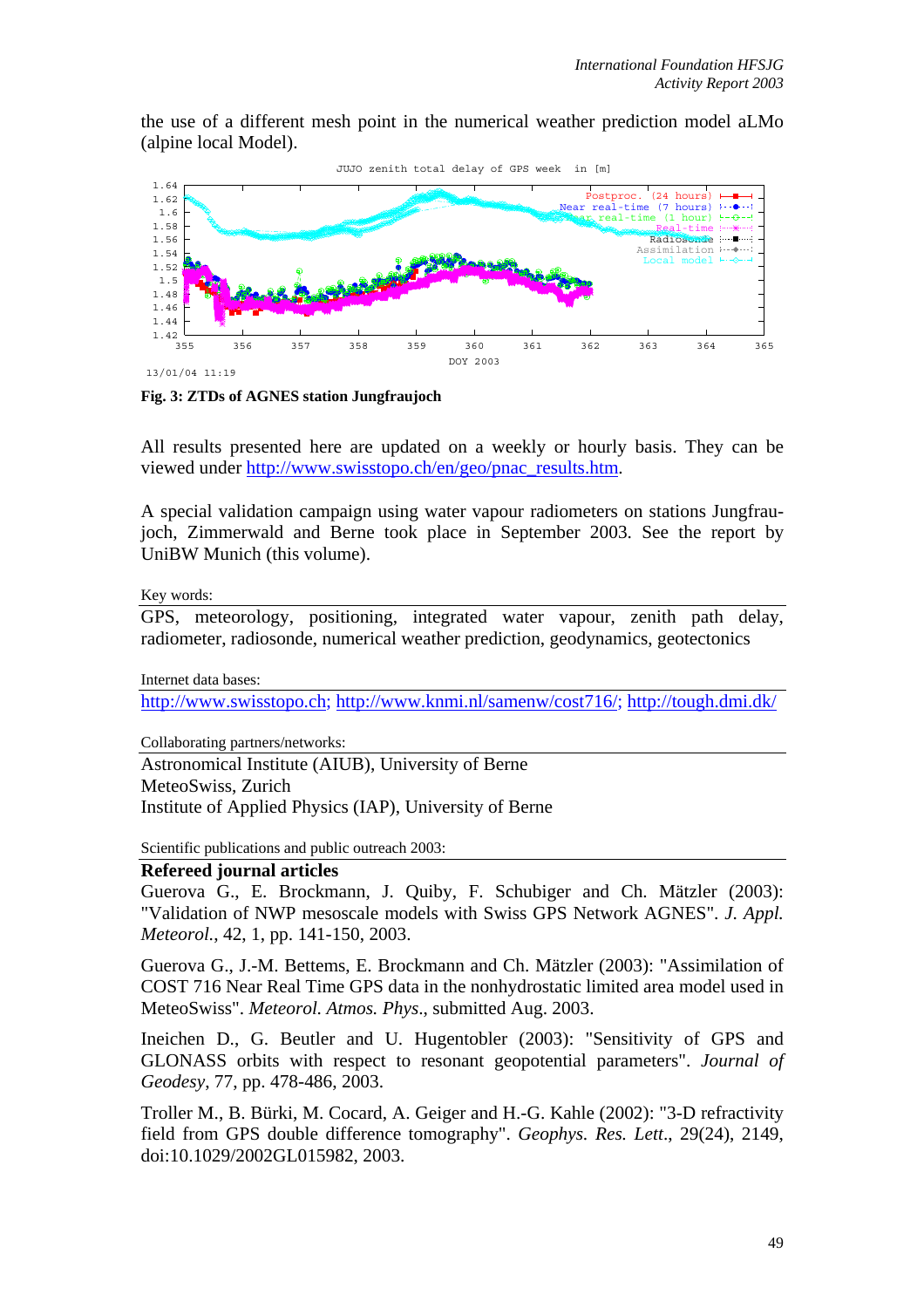Van der Marel H., E. Brockmann, S. de Haan, J. Dousa, J. Johansson, G. Gendt, O. Kristiansen, D. Offiler, R. Pacione, A. Rius and F. Vespe (2003): "COST-716 Near Real-Time Demonstration Project". *Jap. Meteor. Soc. J.*, submitted March, 2003.

## **Conference papers**

Brockmann E., S. Grünig, D. Ineichen and U. Wild (2003): "Estimating zenith total delays from the Swiss permanent GPS network AGNES with time delays of 2 weeks up to 10 minutes". Paper presented at the EGS-AGU-EUG Joint Assembly, Nice, France, 6-11 April, 2003.

Brockmann E., D. Ineichen and M. Troller (2003): "Using interpolated zenith total delays from permanent GPS networks for improving the heights derived from local GPS campaigns". Paper presented at the EGS-AGU-EUG Joint Assembly, Nice, France, 6-11 April, 2003.

Brockmann E., D. Ineichen, M. Kistler, U. Marti, A. Schlatter and D. Schneider (2003): "CH-CGN activities in Switzerland". In: Torres, J.A. and H. Hornik (Eds): Subcommission for the European Reference Frame (EUREF). EUREF Publication No. 12 (in prep.), 2003.

Guerova G., J.-M. Bettems, E. Brockmann and Ch. Mätzler (2003): "Assessment of the impact of GPS data assimilation on the performance of the NWP model of MeteoSwiss: Case studies". International Workshop on GPS Meteorology, Tsukuba, Japan, 14-17 January, 2003.

Marti U., A. Schlatter and E. Brockmann (2003): "Analysis of vertical movements in Switzerland". Paper presented at the EGS-AGU-EUG Joint Assembly, Nice, France, 6-11 April, 2003.

Schneider D., E. Brockmann, D. Ineichen, S. Grünig, A. Wiget and U.Wild (2003): "Applications of GPS meteorology using the Swiss permanent GPS network AGNES". Paper presented at the IUGG in Sapporo, Japan, June 30 - July 11, 2003.

Troller M., A. Geiger, E. Brockmann, B. Bürki and H.-G. Kahle (2003): "GPS Tomography on a Permanent Network in the Mountainous Region of Switzerland". Paper presented at the EGS-AGU-EUG Joint Assembly, Nice, France, 6-11 April, 2003.

Troller M., E. Brockmann and A. Geiger (2003): "Estimation of Spatial and Temporal Path Delays Based on the Permanent GPS Network in Switzerland". Paper presented at the EGS-AGU-EUG Joint Assembly, Nice, France, 6-11 April, 2003.

Troller M., A. Geiger, B. Bürki, E. Brockmann and H.-G. Kahle (2003): "Use of satellite navigation systems for determination of 4-dimensional atmospheric refractivity field". Paper presented at the IAIN World Congress in Berlin, October 2003.

Vogel B., E. Brockmann, P. Kummer, U. Marti, D. Schneider, A. Schlatter, A. Wiget, U. Wild and W. Gurtner (2003): "National Report of Switzerland: New Developments in Swiss National Geodetic Surveying". In: Torres, J.A. and H. Hornik (Eds): Subcommission for the European Reference Frame (EUREF). EUREF Publication No. 12 (in prep.), 2003.

Vollath U., E. Brockmann and X. Chen (2003): "Troposphere: Signal or noise?". Paper presented at the ION in Salt Lake City, 2003.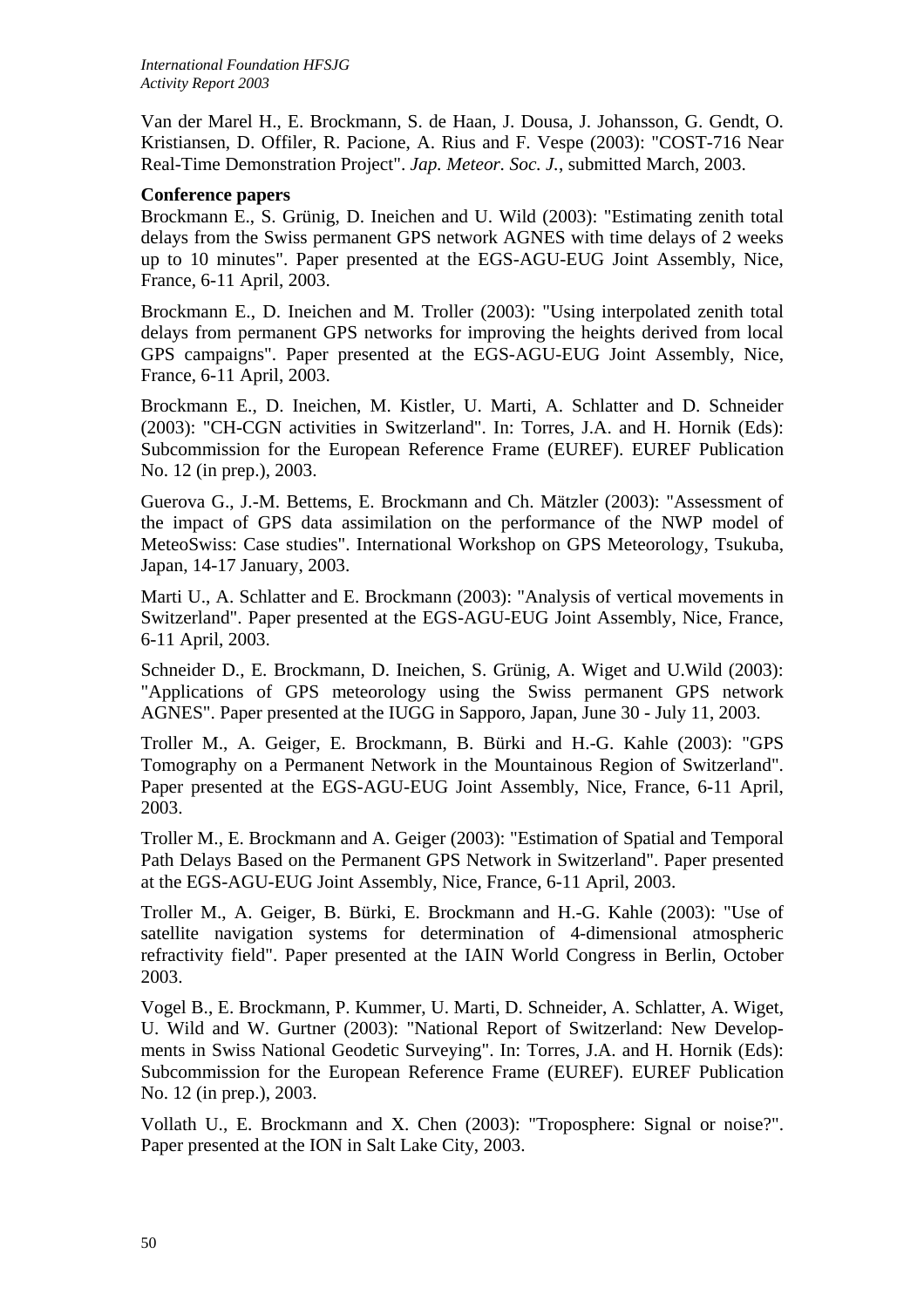Wild M., G. Guerova, J. Morland, Ch. Mätzler and E. Brockman (2003): "Water Vapor Over the Alps: GCM simulations versus GPS Observations". Paper on Climate change; joint projects P2.1 and P2.4, 2003.

## **Thesis**

Guerova G. (2003): "Application of GPS derived water vapour for numerical weather prediction in Switzerland". PhD thesis, University of Berne, 2003.

Address:

Bundesamt für Landestopographie (swisstopo) Seftigenstrasse 264 CH-3084 Wabern

**Contacts** 

Elmar Brockmann Tel.:+41 31 963 2111 Fax.:+41 31 963 2459 e-mail: [elmar.brockmann@swisstopo.ch](mailto:urs.wild@lt.admin.ch) URL: http://www.swisstopo.ch